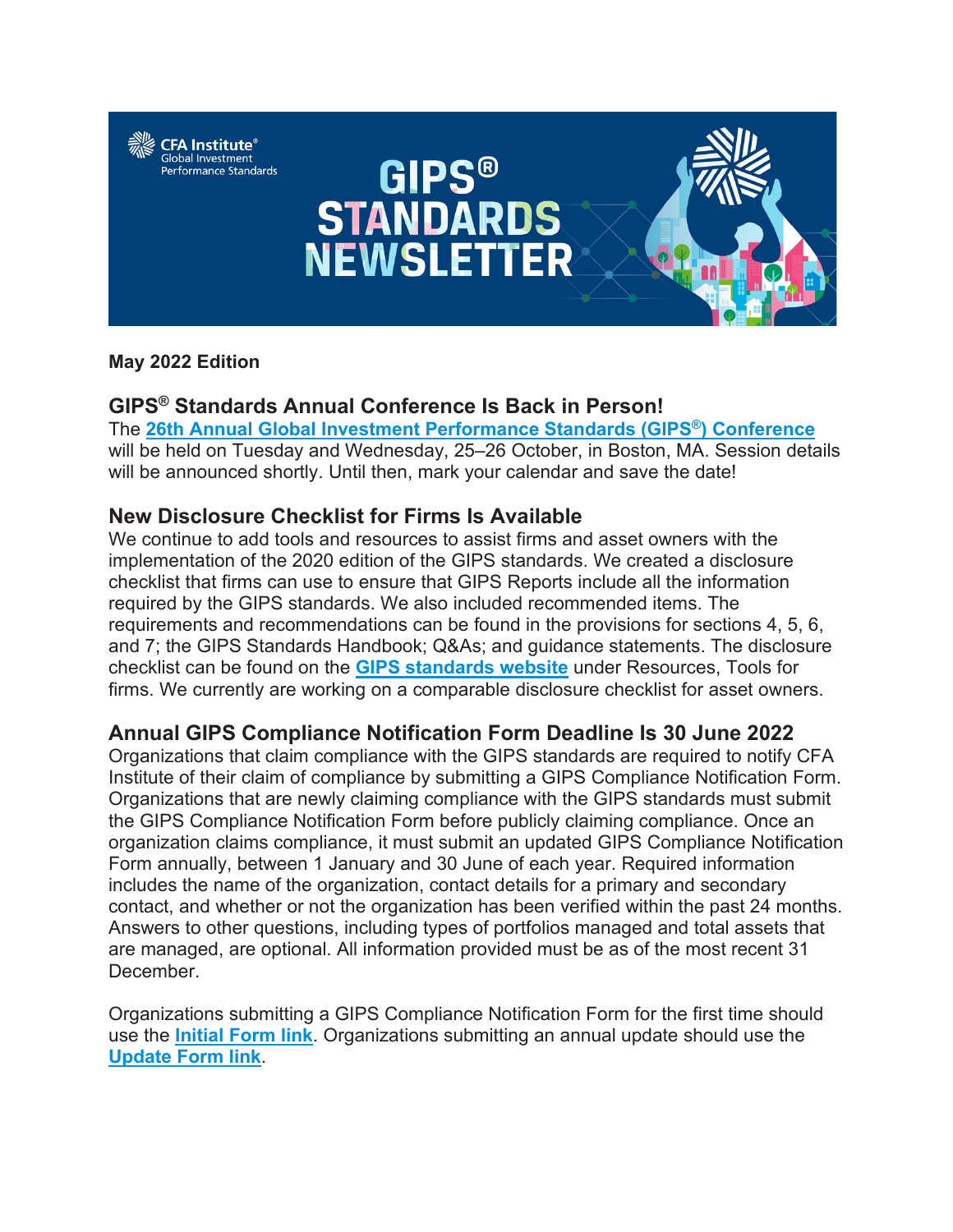To begin the annual update process, enter your organization's name and one individual's contact information from the prior year's form. A link to the form will be emailed to this contact, who can then update the information.

If you receive an error message, or both contacts listed on the previous form are no longer with your organization, please email us at **[gipscompliance@cfainstitute.org](https://nam12.safelinks.protection.outlook.com/?url=http%3A%2F%2Finfo.cfa-institute.info%2FMzU3LVRSSC05MzgAAAGEj_nNfy_b5aK1ZKwZ9MA3yfxPgC8A97lNxyzXEirc-2bbfP9wZqZi6cgfwXi5xxrbwWLnBqI%3D&data=05%7C01%7Crobin.willis%40cfainstitute.org%7C9a745a80321844e6165c08da3cbc34b5%7C53a818f111e046388863b78b176399bd%7C1%7C0%7C637889076312266583%7CUnknown%7CTWFpbGZsb3d8eyJWIjoiMC4wLjAwMDAiLCJQIjoiV2luMzIiLCJBTiI6Ik1haWwiLCJXVCI6Mn0%3D%7C3000%7C%7C%7C&sdata=Vaev6gIdyi%2FNNQamTevkAMqYl12M0EqzWSBGjP3bowY%3D&reserved=0)**, and we will assist you.

# **Annual Asset Manager Code Compliance Notification Form Deadline Is 30 June 2022**

Many organizations that claim compliance with the GIPS standards also claim compliance with the Asset Manager Code™ (AMC). Organizations that claim compliance with the AMC are also required to notify CFA Institute annually, similar to the GIPS standards annual notification process. Notification forms are due 30 June 2022. Firms and asset owners can find the AMC Compliance Notification Form on the **[CFA Institute](https://nam12.safelinks.protection.outlook.com/?url=http%3A%2F%2Finfo.cfa-institute.info%2FMzU3LVRSSC05MzgAAAGEj_nNf1gIqSft25wXFnciIgY1rEJIDXhpN4VrmXpcyJw-9No9I7HRSAy0MvYKQSc6iXe4lvw%3D&data=05%7C01%7Crobin.willis%40cfainstitute.org%7C9a745a80321844e6165c08da3cbc34b5%7C53a818f111e046388863b78b176399bd%7C1%7C0%7C637889076312266583%7CUnknown%7CTWFpbGZsb3d8eyJWIjoiMC4wLjAwMDAiLCJQIjoiV2luMzIiLCJBTiI6Ik1haWwiLCJXVCI6Mn0%3D%7C3000%7C%7C%7C&sdata=6Oc0qMQKw4mLpvfWvvUEbhxgGvZrHdaZXMM3v%2FhVLRI%3D&reserved=0)  [website](https://nam12.safelinks.protection.outlook.com/?url=http%3A%2F%2Finfo.cfa-institute.info%2FMzU3LVRSSC05MzgAAAGEj_nNf1gIqSft25wXFnciIgY1rEJIDXhpN4VrmXpcyJw-9No9I7HRSAy0MvYKQSc6iXe4lvw%3D&data=05%7C01%7Crobin.willis%40cfainstitute.org%7C9a745a80321844e6165c08da3cbc34b5%7C53a818f111e046388863b78b176399bd%7C1%7C0%7C637889076312266583%7CUnknown%7CTWFpbGZsb3d8eyJWIjoiMC4wLjAwMDAiLCJQIjoiV2luMzIiLCJBTiI6Ik1haWwiLCJXVCI6Mn0%3D%7C3000%7C%7C%7C&sdata=6Oc0qMQKw4mLpvfWvvUEbhxgGvZrHdaZXMM3v%2FhVLRI%3D&reserved=0)**.

Organizations submitting an AMC Compliance Notification Form for the first time should use the **[Initial Form link](https://nam12.safelinks.protection.outlook.com/?url=http%3A%2F%2Finfo.cfa-institute.info%2FMzU3LVRSSC05MzgAAAGEj_nNf9cCYBGWN2OkEx32n8t8eYa5AbZrdAzTO-Ga6AgpWDlGBR-zv4j4gEJ6OQC80kG2NSw%3D&data=05%7C01%7Crobin.willis%40cfainstitute.org%7C9a745a80321844e6165c08da3cbc34b5%7C53a818f111e046388863b78b176399bd%7C1%7C0%7C637889076312266583%7CUnknown%7CTWFpbGZsb3d8eyJWIjoiMC4wLjAwMDAiLCJQIjoiV2luMzIiLCJBTiI6Ik1haWwiLCJXVCI6Mn0%3D%7C3000%7C%7C%7C&sdata=Uzv9GrtVuN0%2B5l2yfg%2BSOwxseGXOXEVjQMPtSy5ZmLo%3D&reserved=0)**. Organizations submitting an annual update should use the **[Update Form link](https://nam12.safelinks.protection.outlook.com/?url=http%3A%2F%2Finfo.cfa-institute.info%2FMzU3LVRSSC05MzgAAAGEj_nNf3mcYhEBdXRmj8lILLB1dQekA_YDuBlAf9IOpx3kjwDk5-x4SrYgictgvPa5Of5ixfc%3D&data=05%7C01%7Crobin.willis%40cfainstitute.org%7C9a745a80321844e6165c08da3cbc34b5%7C53a818f111e046388863b78b176399bd%7C1%7C0%7C637889076312422845%7CUnknown%7CTWFpbGZsb3d8eyJWIjoiMC4wLjAwMDAiLCJQIjoiV2luMzIiLCJBTiI6Ik1haWwiLCJXVCI6Mn0%3D%7C3000%7C%7C%7C&sdata=tqKPhNhgDDESIAlB%2FgWqilGwRqEWT6XBC%2FyrGn2Cw64%3D&reserved=0)**.

To begin the annual update process, enter your organization's name and one individual's contact information from the prior year's form. A link to the form will be emailed to this contact, who can then update the information.

If you receive an error message, or both contacts listed on the previous form are no longer with your organization, please email us at **[industrystandards@cfainstitute.org](https://nam12.safelinks.protection.outlook.com/?url=http%3A%2F%2Finfo.cfa-institute.info%2FMzU3LVRSSC05MzgAAAGEj_nNf_KviKlogOsvw3Iosby7gu2ZzKVcg1QIdSXuXDiqJoGe7UUXBYsYGS1XbAbl6QIlddI%3D&data=05%7C01%7Crobin.willis%40cfainstitute.org%7C9a745a80321844e6165c08da3cbc34b5%7C53a818f111e046388863b78b176399bd%7C1%7C0%7C637889076312422845%7CUnknown%7CTWFpbGZsb3d8eyJWIjoiMC4wLjAwMDAiLCJQIjoiV2luMzIiLCJBTiI6Ik1haWwiLCJXVCI6Mn0%3D%7C3000%7C%7C%7C&sdata=je1MYZxHuKA8W7r2eJbisK9xuDqK20XNj%2Bdv9pDagP8%3D&reserved=0)**, and we will assist you.

# **Update on New SEC Proposed Private Fund Rules**

On 9 February 2022, the US Securities and Exchange Commissions (SEC) issued an **[Exposure Draft](https://nam12.safelinks.protection.outlook.com/?url=http%3A%2F%2Finfo.cfa-institute.info%2FMzU3LVRSSC05MzgAAAGEj_nNf3kAYvaMj9Lte3XqTBZL_YCAP3gKsX3PCL26L7rv9FlNSOiGGkHU8lfhZhecYCEl7wE%3D&data=05%7C01%7Crobin.willis%40cfainstitute.org%7C9a745a80321844e6165c08da3cbc34b5%7C53a818f111e046388863b78b176399bd%7C1%7C0%7C637889076312422845%7CUnknown%7CTWFpbGZsb3d8eyJWIjoiMC4wLjAwMDAiLCJQIjoiV2luMzIiLCJBTiI6Ik1haWwiLCJXVCI6Mn0%3D%7C3000%7C%7C%7C&sdata=ie5dmvU40R%2BNMgA3e2jsR%2B7%2BPlogCz4awEC5BJ0BxrU%3D&reserved=0)** of rules for private fund advisers. Among other significant proposed requirements, the proposed rules would require private fund advisers to provide a quarterly report to investors. This report would contain detailed fee and expense information, including compensation and offsets related to portfolio investment companies as well as standardized performance information. The GIPS standards were referenced in the exposure draft, and the SEC specifically asked whether they should require any of the elements found in the GIPS standards to appear in their rules.

CFA Institute convened a working group of volunteers to help write **[our comment letter](https://nam12.safelinks.protection.outlook.com/?url=http%3A%2F%2Finfo.cfa-institute.info%2FMzU3LVRSSC05MzgAAAGEj_nNfwFQvDTT9MWDU3IigXqAylAHgbLkrf_CRkkyNleqd5giSY24nVscCLgX5O49UePAmYU%3D&data=05%7C01%7Crobin.willis%40cfainstitute.org%7C9a745a80321844e6165c08da3cbc34b5%7C53a818f111e046388863b78b176399bd%7C1%7C0%7C637889076312422845%7CUnknown%7CTWFpbGZsb3d8eyJWIjoiMC4wLjAwMDAiLCJQIjoiV2luMzIiLCJBTiI6Ik1haWwiLCJXVCI6Mn0%3D%7C3000%7C%7C%7C&sdata=ZHfzZL%2Bu565sa3R02TY9cP7pKJemHIxcZvSlqkCnQAs%3D&reserved=0)**. Working group members provided different perspectives from the industry and represented asset owners, asset managers, and service providers. This comment letter makes the following key recommendations: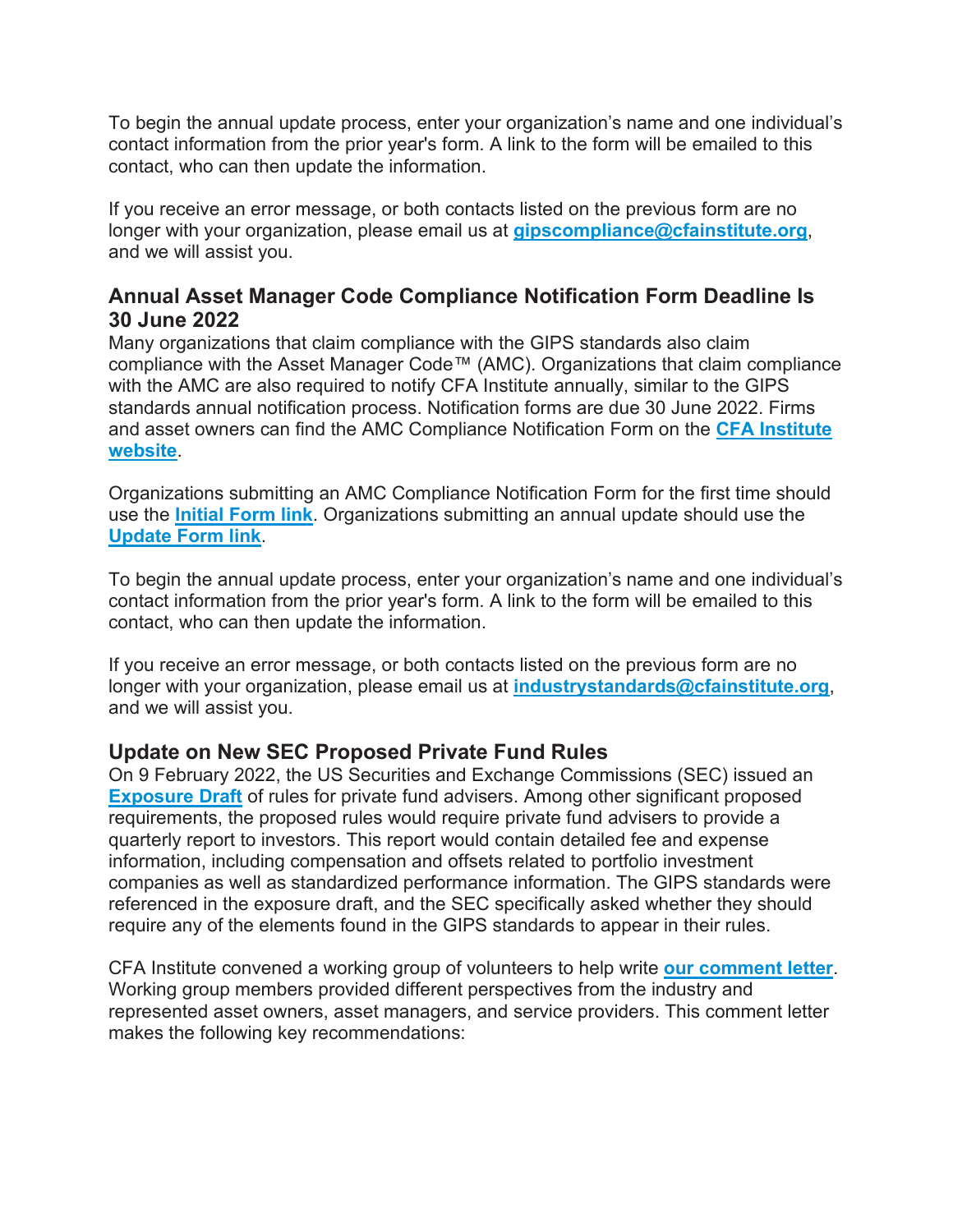- Where possible, the rule should align with existing industry standards or practices, including financial statement requirements, commonly used industry templates, and the performance requirements of the GIPS standards.
- Rather than requiring lengthy disclosures of all the fee, expense, and performance calculations, advisers should be required to provide the supporting calculations upon request.
- Fee and expense information included in the quarterly statement should enable an investor to determine the fees and expenses they paid (i.e., if their fees and expenses cannot be calculated pro rata based on the information provided, the adviser should provide them with investor-level fee and expense information).
- Performance information should be appropriate for the investor (e.g., share class returns of a hedge fund should be provided rather than returns of the total fund).
- Gross internal rates of return (IRR) and multiple of invested capital (MOIC) should be required to be gross of management fees and performance-based compensation borne by the private fund, rather than gross of all fees and expenses.
- IRRs should be required to be calculated without the impact of subscription facilities as well as with the impact of subscription facilities.
- Collateralized Loan Obligations (CLOs), which have an established third-party trustee who oversees the allocation of expenses, reports information, and are subject to an indenture, should be exempt from the quarterly statement portion of the private fund rules.

The SEC has reopened the comment period and comments are due on 13 June 2022. We encourage all private fund advisers, asset owners who invest in private funds, and service providers to take advantage of this additional comment period and to provide your comments.

# **Dear GIPS Standards Help Desk**

This month's Help Desk question asks whether a firm may exclude a portfolio from its composite because the third-party that provides accrued income for its investments has dropped the ending accrual from the month-end valuation.

Question: We have a portfolio that holds fixed-income instruments. For one of the investments, a third party provides a price that includes accrued income at the beginning of the month, but the accrual is dropped out of the price on the month-end valuation date and the payment date is reflected on the first day of the following month.

Given that this portfolio is valued externally, would it be appropriate to exclude this portfolio from our composite calculations on this basis?

Answer: The GIPS standards require accrual accounting for all fixed-income securities and all other investments that earn interest income, except that interest income on cash and cash equivalents may be recognized on a cash basis. It would not be appropriate to exclude a portfolio from the composite because of missing accruals from a third party.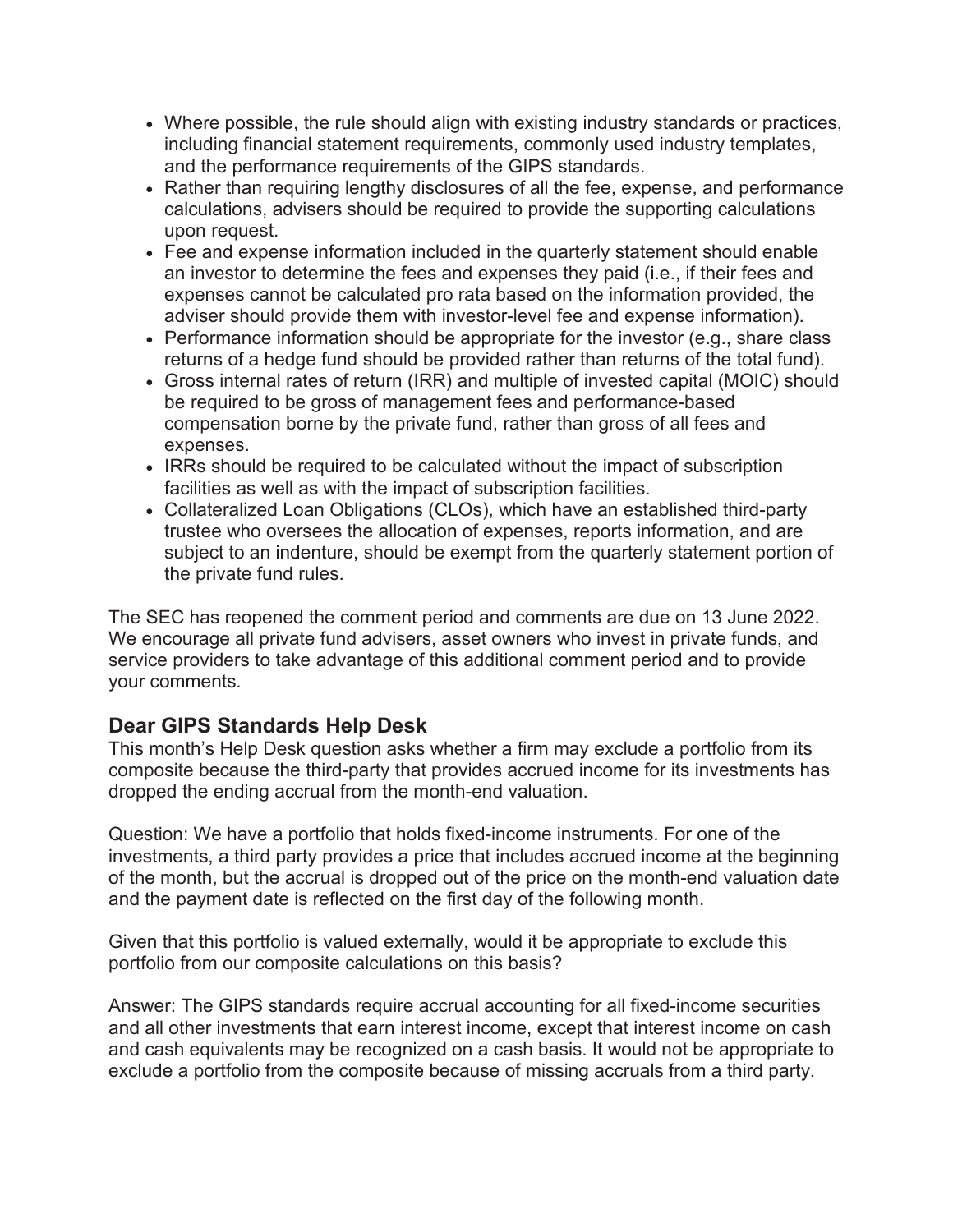However, the firm may make adjustments to the information provided by the third party. In this case, it could add accrued income to the month-end valuation. If the firm determines this is an ongoing issue and that they cannot rely on valuations provided by a third party because they do not include accrued income, the firm could consider bringing performance in house rather than relying on a third party.

#### **Revisions to the Code of Ethics and Standards of Professional Conduct**

CFA Institute has published our **[Consultation Paper](https://nam12.safelinks.protection.outlook.com/?url=http%3A%2F%2Finfo.cfa-institute.info%2FMzU3LVRSSC05MzgAAAGEj_nNf5MwTzuc-Vvoo4llPCDNa9F5m5mrWwylOyKfYVMtxn77TB_0D4fZXAW1ge5Ifz930q8%3D&data=05%7C01%7Crobin.willis%40cfainstitute.org%7C9a745a80321844e6165c08da3cbc34b5%7C53a818f111e046388863b78b176399bd%7C1%7C0%7C637889076312422845%7CUnknown%7CTWFpbGZsb3d8eyJWIjoiMC4wLjAwMDAiLCJQIjoiV2luMzIiLCJBTiI6Ik1haWwiLCJXVCI6Mn0%3D%7C3000%7C%7C%7C&sdata=%2BmKJkDUllfSR%2FgbAaNBQ0Tgwg6LvknYTtkE0oDhIy0I%3D&reserved=0)** outlining a series of potential revisions to the CFA Institute Code of Ethics and Standards of Professional Conduct (Code and Standards). We invite CFA Institute members and interested parties to review the revisions under consideration and to submit comments during the 60-day consultation window ending 8 July 2022.

#### **Why Does This Matter?**

The Code and Standards are fundamental to the values of CFA Institute and essential to achieving our mission to lead the investment professional globally by promoting the highest standards of ethics, education, and professional excellence for the ultimate benefit of society.

The Code and Standards remain the ethical benchmark for the conduct of investment professionals around the globe. All members of CFA Institute, including CFA® charterholders, Certificate in Investment Performance Measurement (CIPM®) designation holders, and candidates for the CFA® Program and the CIPM® Program, are required to comply with, and attest to their compliance with, the provisions of the Code and Standards.

Violations of the Code and Standards may result in disciplinary sanctions by CFA Institute, including revocation of membership, termination of candidacy in the CFA Program, and revocation of the right to use the CFA® designation.

#### **What Might Change?**

Potential revisions to the Code and Standards include the following:

- Adding a general Transparency standard
- Revising the Conflict-of-Interest standard to address avoiding conflicts of interest
- Adding a standard to require disclosures about the nature of services and fees, costs, or compensation
- Supplementing the Supervisory Responsibility standard to require senior leaders to promote an ethical culture in their firm
- Establishing an exception to the Confidentiality Standard pertaining to impaired clients
- Adding a new standard specifically requiring competency
- Consolidating and combining certain standards